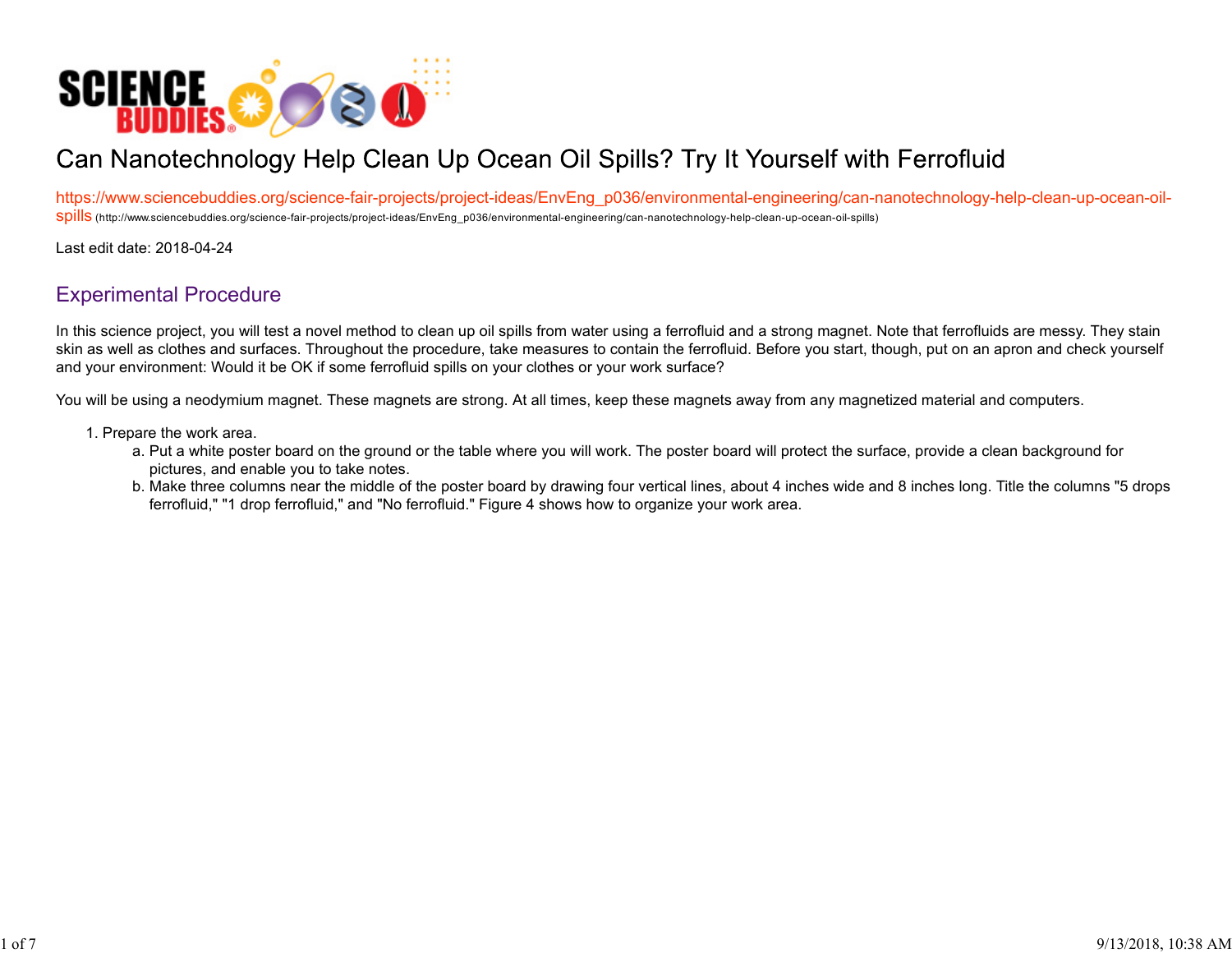

Figure 4. Organize your work area. Use a poster board as the surface to work on for this science project. Three columns indicate the test area. Above them are cups with water and mineral oil and a bottle of ferrofluid. Keep cloth or paper towels within reach to clean up potential ferrofluid spills.

2. Copy the following table in your notebook. You will use it to record your measurements.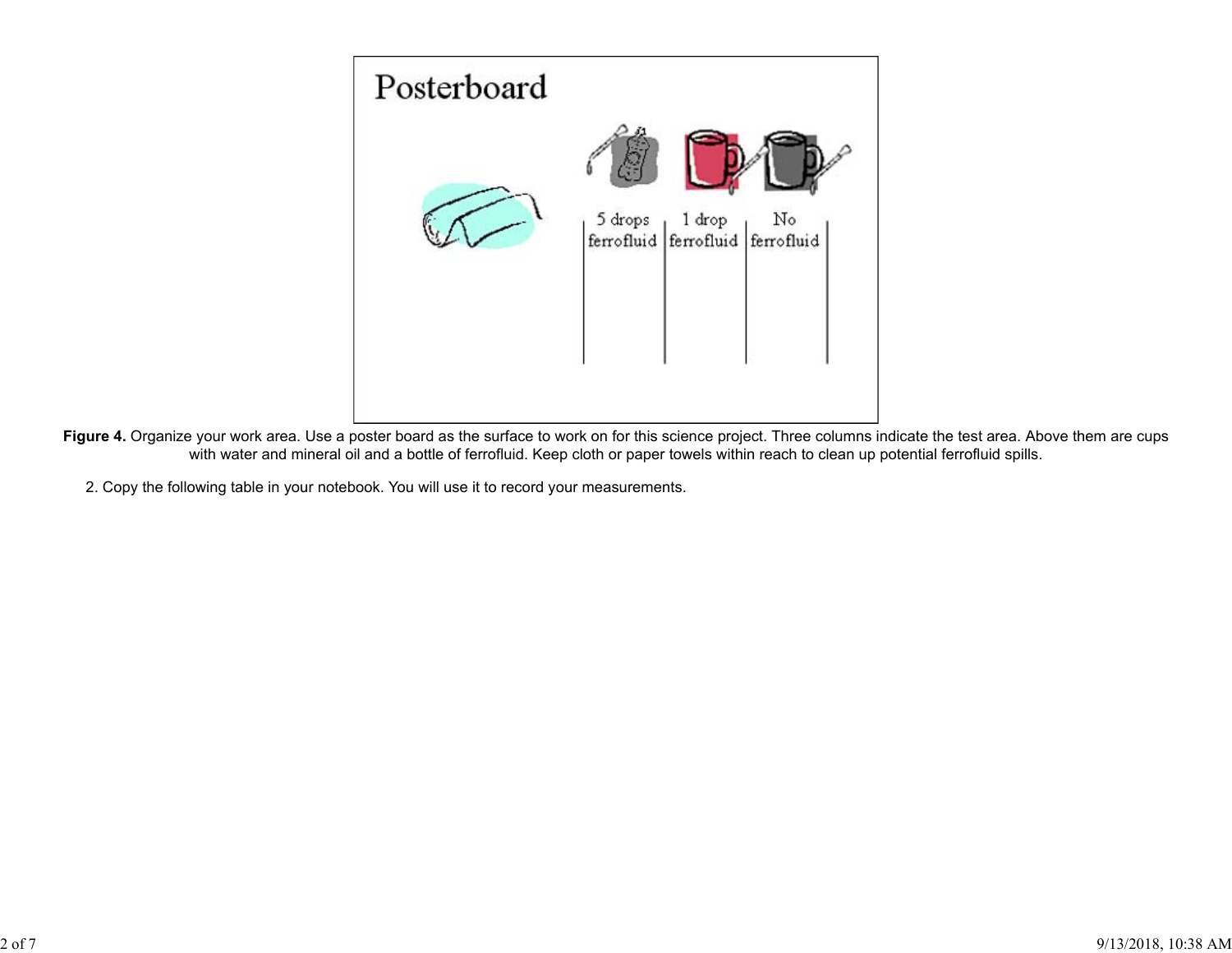|              | Volume of Mineral Oil Left after Cleaning Procedure (mL)        |                                                         |                                                          |
|--------------|-----------------------------------------------------------------|---------------------------------------------------------|----------------------------------------------------------|
|              | <b>Control: Cleaning procedure</b><br>without use of ferrofluid | <b>Cleaning procedure</b><br>using 1 drop of ferrofluid | <b>Cleaning procedure</b><br>using 5 drops of ferrofluid |
| Test 1       |                                                                 |                                                         |                                                          |
| Test 2       |                                                                 |                                                         |                                                          |
| Test 3       |                                                                 |                                                         |                                                          |
| Average      |                                                                 |                                                         |                                                          |
| Efficiency   |                                                                 |                                                         |                                                          |
| Observations |                                                                 |                                                         |                                                          |

**Table 2.** Make a table similar to this in your lab notebook to record the volume of mineral oil left on the water after the cleaning procedure is applied.

- 3. Prepare your water. Use colored water to increase visibility.
	- a. Fill a cup with at least 100 milliliters (mL) of tap water.
	- b. Add one or two drops of food coloring to the water.
	- c. Mix so the food coloring dissolves in the water.
	- d. Put the cup above the columns as shown in Figure 4.
	- e. Place a pipette next to it. This pipette will only be used for the colored water.

#### 4. Prepare the mineral oil.

- a. Pour about 25 mL of mineral oil in a small cup. Having the oil in a cup will make it easier to use your pipette.
- b. Put the cup above the columns, next to the cup with colored water.
- c. Place a graduated pipette next to it. This pipette will only be used for the mineral oil.

### 5. Prepare the ferrofluid.

- a. Put the bottle with ferrofluid next to the other two cups, above the columns on your posterboard.
- b. Place a pipette next to it on a cloth or paper towel. This pipette will only be used for the ferrofluid.
- c. Have a cloth or paper towel ready to clean up any spilled ferrofluid.
- d. Put on gloves.
- 6. Prepare to wash out your graduated cylinder.
	- a. Fill the sink or a large bowl with warm water.
	- b. Add dishwashing liquid to the water.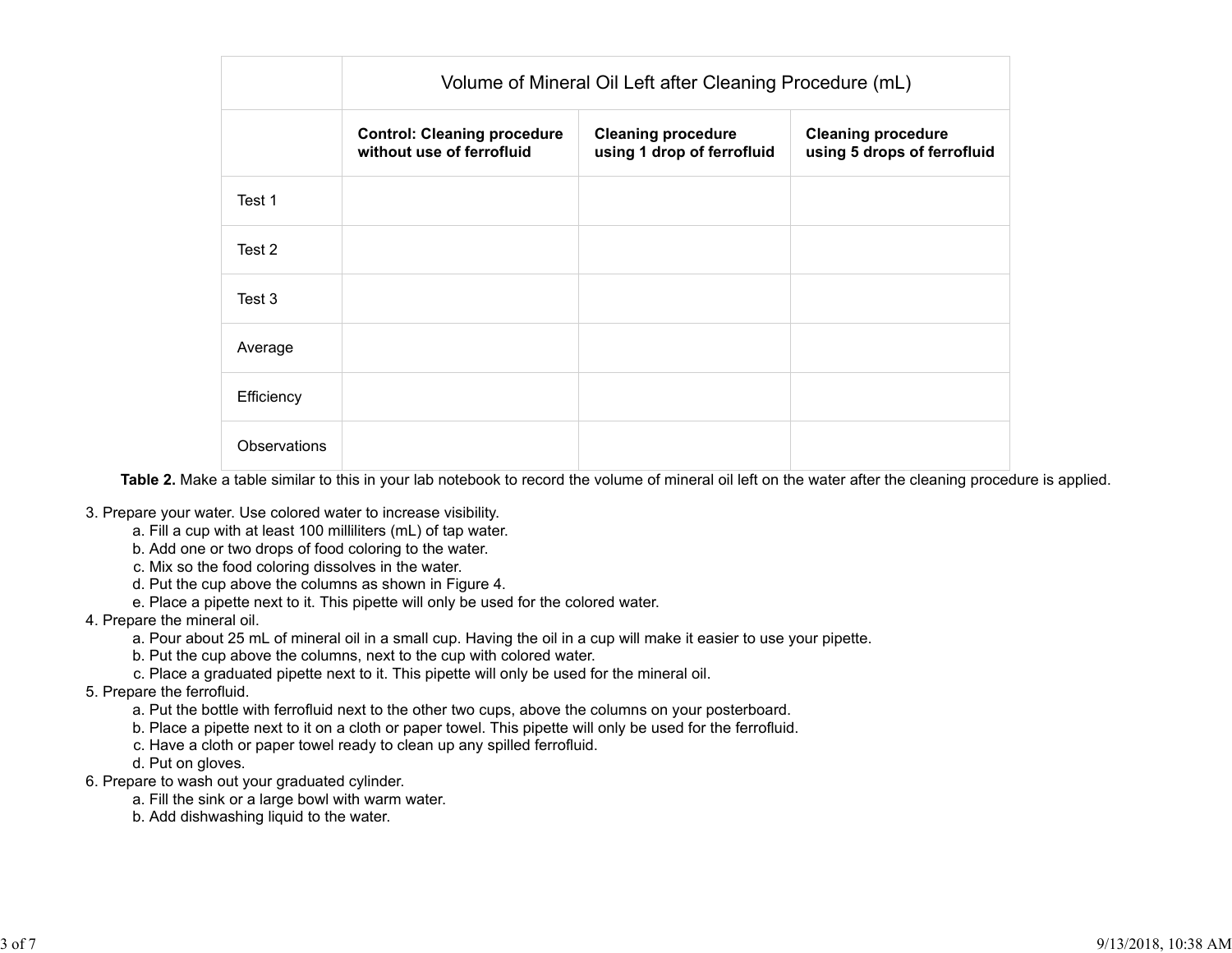7. Have an empty cup ready to hold discarded fluid.

8. Prepare your test.

- a. Put one petri dish in each column, three in total.
- b. Use a pipette to fill each petri dish with about 14 mL of the colored water. If you are using a different size of petri dish, fill the petri dishes until the water level is a couple of millimeters high.
- c. Use the graduated pipette to add exactly 2.5 mL of mineral oil to each of the Petri dishes. This represents your oil spill.
	- i. It is important that each petri dish receive exactly the same volume of oil so the results can be compared against each other.
	- ii. Aim to release the oil near the middle of the petri dish.
- 9. Make the oil magnetic by adding ferrofluid.
	- a. Shake the bottle of ferrofluid before opening.
	- b. Test how it feels to let one drop out of the pipette back into the bottle.
	- c. For the petri dish in the "1 drop ferrofluid" column, place one drop of ferrofluid in the middle of the oil spill.
	- d. For the petri dish in the "5 drops ferrofluid" column, place five drops of ferrofluid in the oil spill, preferably distributed over the oil surface.
		- i. If a drop falls on the water surface instead of the oil spill, observe what happens. (Does the ferrofluid float on the water? Does it sink?) Make a special note in your notebook. This information will be valuable when analyzing your data.
	- e. Close the ferrofluid bottle and place the pipette on the cloth or paper towel next to it.
	- f. Note that you will not add ferrofluid to the petri dish in the column titled "no ferrofluid." You will use this petri dish as a control and reference.
	- g. Wait and observe for about one minute. Does the ferrofluid distribute itself over the oil spill? Does it go into the water? Do you see ferrofluid sinking to the bottom of the petri dish?
	- h. Optional: Take pictures.
- 10. Clean up the oil spill with a magnet.
	- a. Repeat the following cleanup procedure for all three petri dishes, starting with the one above the column titled "No ferrofluid added."
		- i. Open a clean plastic sandwich bag.
		- ii. Put the neodymium magnet in one of the corners of the plastic bag, as shown in Figure 5.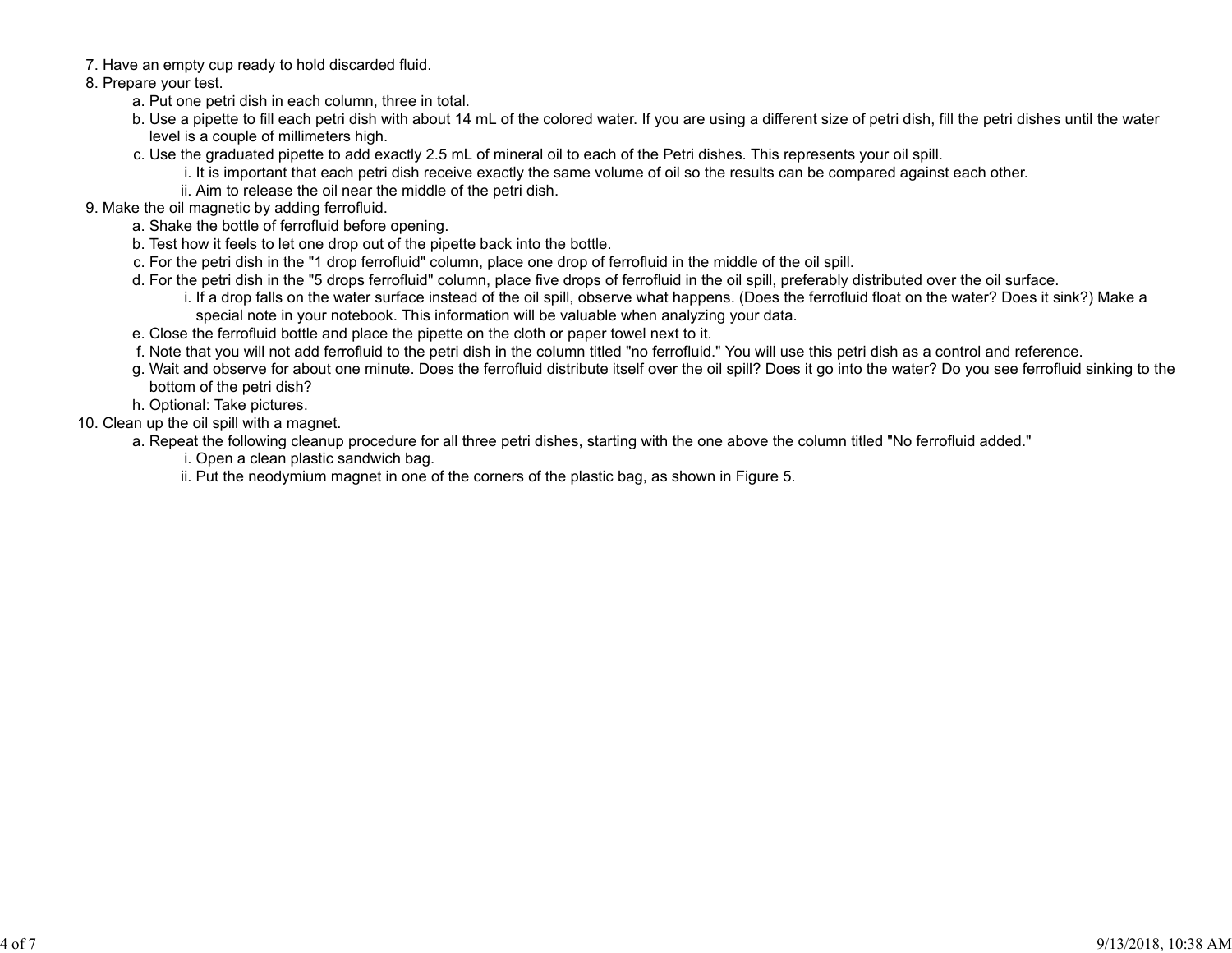

Figure 5. Place the neodymium magnet in the corner of the sandwich bag. It is now ready to pick up the magnetized oil spill in an oil cleanup procedure.

- iii. Move the magnet enclosed in the sandwich bag through the oil in one movement. It works best to slightly submerge the magnet in the liquid and try to pass through the complete oil spill in one movement as best you can. *Note:* It is important to choose one method of moving the magnet through (or over) the oil spill and then stay with it throughout this project. You want to compare the efficiency using different amounts of ferrofluid. Different methods of moving the magnet through the fluid might influence the results.
- iv. Wipe the bag off on a paper towel or cloth.
- v. Put the magnet in the other corner of the plastic bag. This corner should still be clean and dry; if not, use a new bag.
- vi. Pass the magnet in the bag through the oil a second time.
- vii. Wipe the bag off on a paper towel or cloth and put it in the trash bag.
- viii. Write any special observations in your notebook. Does the leftover oil look clean or dirty? Is there any ferrofluid left in the liquid left in the petri dish? If so — is it floating, sinking, or suspended?
- ix. Optional: Take pictures. *Note:* It might be difficult to see the leftover oil in the picture, particularly in the petri dish with no ferrofluid.

### 11. Measure how much oil is left on the water.

- a. Repeat the following procedure for all three petri dishes.
	- i. Carefully transfer all of the leftover liquid (water, oil, and ferrofluid) from the petri dish to the graduated cylinder. Some oil will stick to the petri dish. Try to get as much as possible in the cylinder. Do not use a funnel, as more oil would stick to the funnel and lower the readings even more.
	- ii. Wait till all of the oil settles on top of the water in the cylinder.
	- iii. Read the amount of oil left on top of the water. Make sure you have the oil layer level with your eye. The oil layer can have a curved shape. A close-up picture like the one shown in Figure 6 can help you make readings more accurate.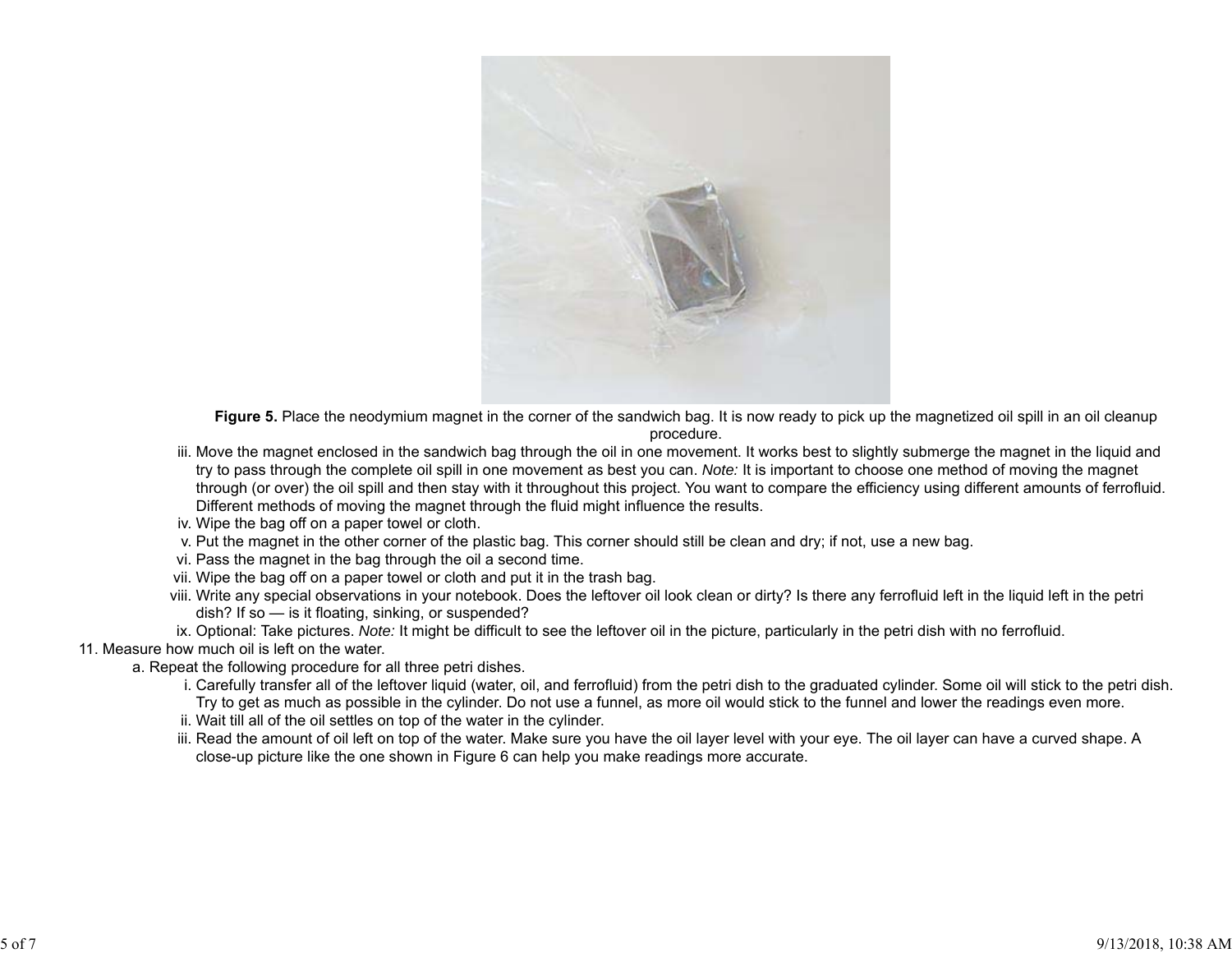

**Figure 6.** This close-up picture of a graduated cylinder can help determine the volume of oil left on the water. Make sure your camera is level with the oil fluid and markings on the cylinder are visible before taking a picture.

iv. Record your reading in a table similar to Table 2 in the appropriate column.

v. Add observation notes where needed. Make observations that might be important when transferring the technique to cleaning up oil on the sea.

vi. Discard the fluid from the cylinder in a cup.

vii. Wash your cylinder carefully with the warm, soapy water.

viii. Dry the inside of your cylinder with a paper towel wrapped around a drinking straw.

12. Empty your cup with the discarded fluid in a sink or toilet, and place the used petri dishes in a pile to wash later.

13. Repeat steps 8 through 12 two more times for a total of three tests for each cleaning procedure.

14. Tidy up the workspace, wash the petri dishes and cylinder, and discard all dirty paper towels and cloths as well as the pipette used to transfer the ferrofluid. 15. Analyze your data.

a. Calculate the average volume of leftover mineral oil from the three tests and record the results in your data table.

b. Calculate the efficiency of the cleanup procedures and record the values in your data table. If you need a refresher, look back in the Introduction tab for the definition and equations of efficiency. For your convenience, Equation 3 is repeated, with the volume of the original oil spill replaced by the amount used in this test, i.e. 2.5 mL. Use the average amount (in milliliters) of oil left over after cleanup to calculate the efficiency.

### **Equation 3:**

$$
efficiency = 1 - \frac{\text{volume of leftover oil (mL)}}{2.5\text{ mL}}
$$

c. Make a bar graph of the data.

i. Make a bar graph of the volume left over for the two cleanup procedures and the control (the one with no ferrofluid).

- ii. Make a bar graph of the efficiency of each cleanup procedure and the control.
- iii. You can make your graphs by hand or use a website like Create A Graph (http://nces.ed.gov/nceskids/CreateAGraph/default.aspx) to make the graphs on a